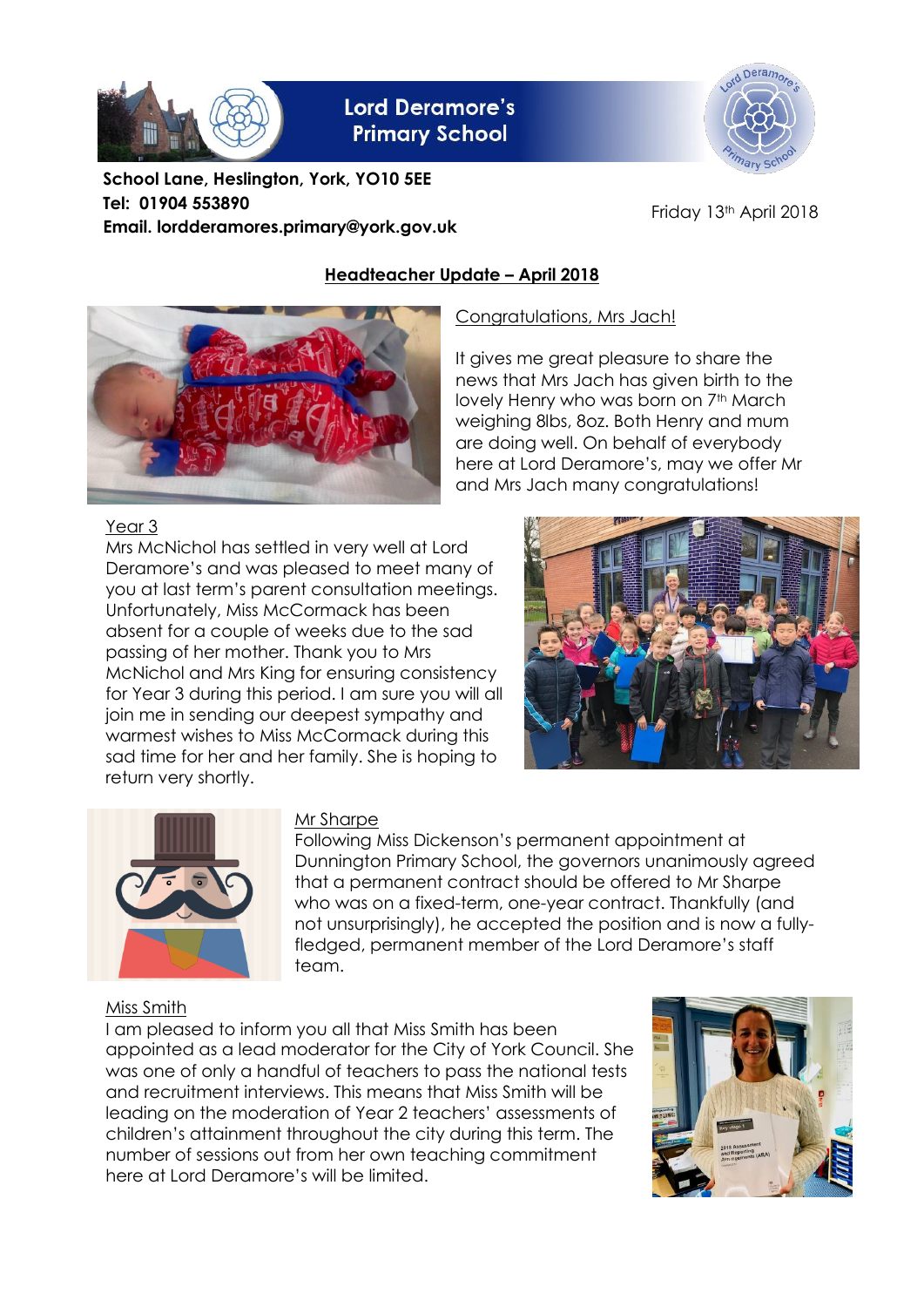#### School Attendance

Our whole-school attendance so far this year is **96.73%**. As a school, we are aiming for 97% this academic year.

May I take this opportunity to gently remind families about the legal requirement for children to be in school during term time. Family holidays must not be taken during term time and have to be recorded as unauthorised. I am legally only allowed to authorise absences that are classed as 'exceptional', and am obliged to monitor and report any child's attendance to the local council if it falls below 90%.

Please remember that school begins promptly at **8.50a.m.** The playground gate will close at 9a.m. and any arrivals after this time will be marked as late and will have to enter via the school office.

## Road Safety

Thank you for your ongoing support regarding road safety near the school. Two new pedestrian entrances, both located on School Lane, will soon be available once the landscaping is

complete. This, alongside prioritised road modifications by City of York Council this financial year, will greatly help the situation. For now, please remember the following:

- Do not cycle on the pavement outside our only pedestrian entrance
- Ensure the entrance is free from obstruction
- Supervise children very closely around the area
- Cars must not park illegally e.g. on the corner of School Lane or double-yellow lines. You must use the church car park or designated parking spots on Field Lane if commuting by car.

Mrs Mohammed's line manager at the City of York School Crossing Patrol Department is regularly reviewing and supporting her work – particularly until road and traffic calming modifications have been completed.

#### Building Update

As you can see, there has been great progress made in the landscaping of our external grounds. There is an update meeting with Kier Construction and the Department for Education later next week but we are hoping that the expected final handover remains planned for mid-May. Thank you, as always, for your patience and understanding.

## Enterprise and Careers Week

Last month, our wonderful Mrs Pye organised an Enterprise and Careers week in which a range of activities took place in order to support our children's understanding of money, enterprise and the world of work. Several people – including parents – generously gave up their time to come into school to talk about their careers, ranging from professional playwrights and company directors to railway engineers and professional rugby players. The week also involved each class taking part in our very own *Apprentice* competition, in which they were tasked with making as much profit as possible from an initial £10. We've certainly got some future Deborah Meadens and Alan Sugars in our midst!